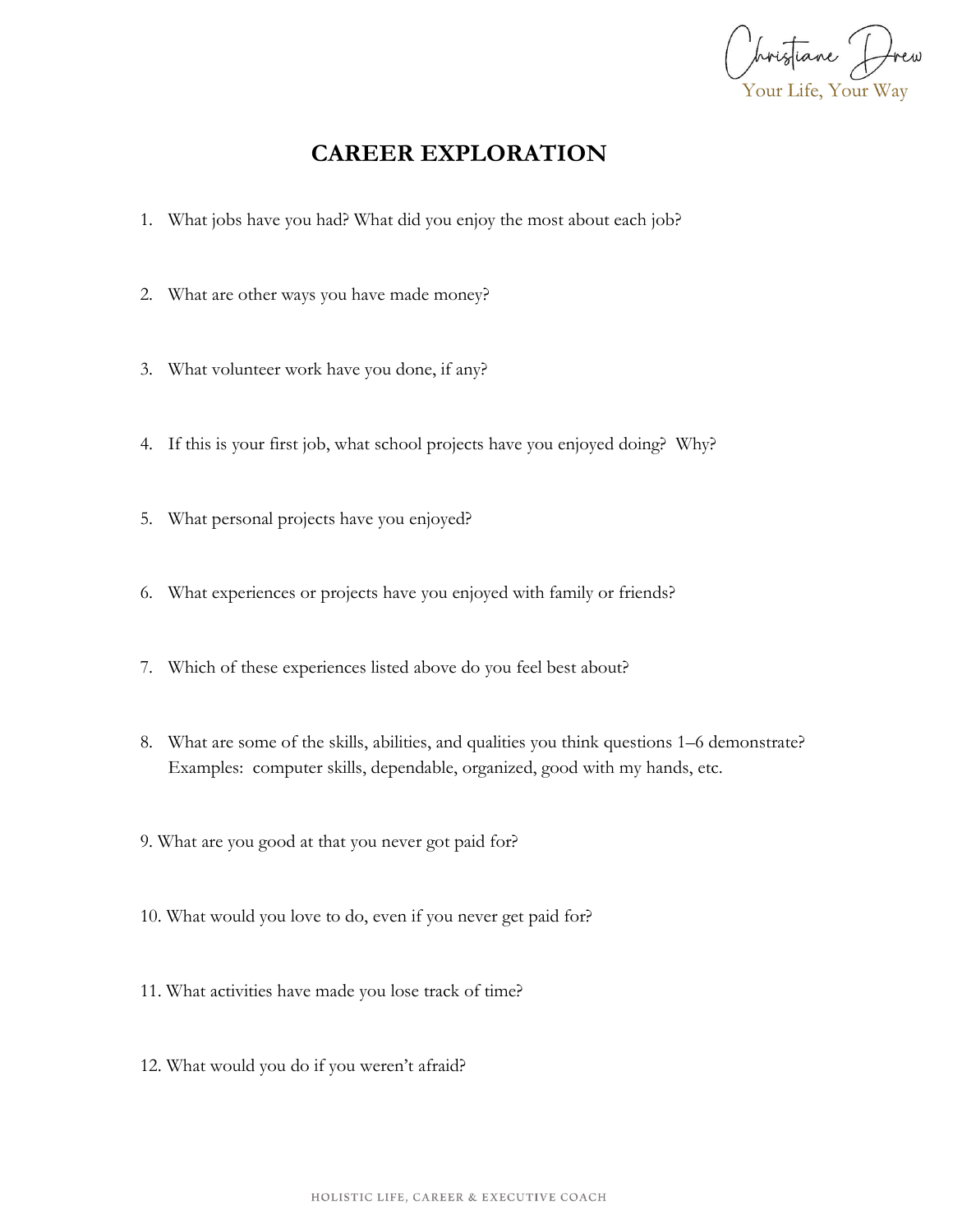- 13. What activity or theme do you keep coming back to?
- 14. Is there something you always wanted to do, but because of family, money, children, or other factors, you put it aside?
- 15. Is there a talent, gift or ability that you have that you've never developed, but would like to?
- 16. What careers do you feel envious of? Why?
- 17. What's currently missing at your work?
- 18. If you could get rid of one thing at your current job, what would that be?
- 19. What are your signature strengths? What personal strengths do you display when you are at your best?
- 20. What struggle or sacrifice are you willing to tolerate?
- 21. How would you like to be remembered?
- 22. What are your values for a fulfilling career? (See exercise below)
- 23. If you were to land the career of your dreams, where would you be in 3 years?
- 24. What skills do you need to work on to land your dream job?
- 25. What steps can you take to get your dream job?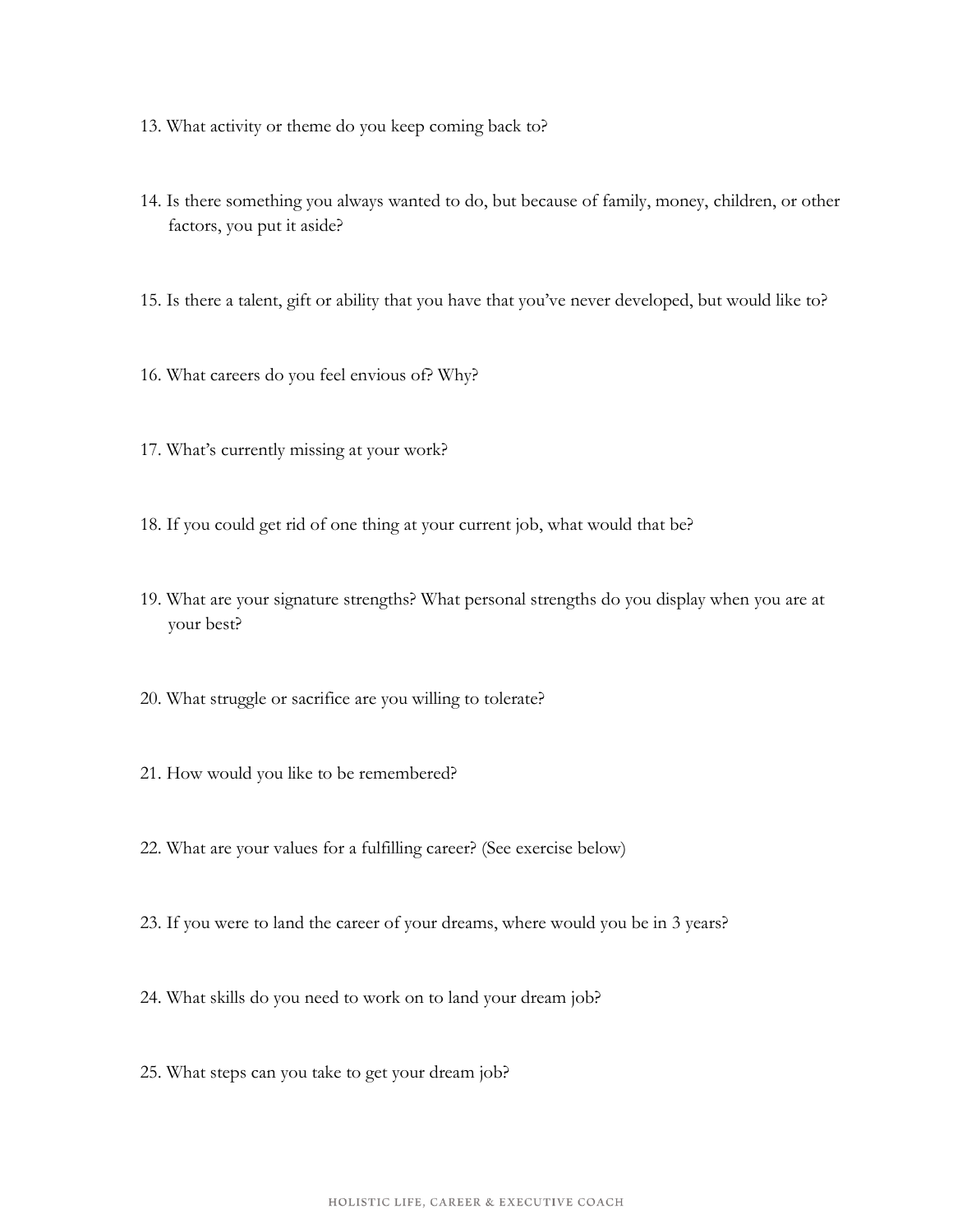## **Let's look at what work values are import for you at this moment.**

| Rate each work value:                |                                                                                                                                                                |
|--------------------------------------|----------------------------------------------------------------------------------------------------------------------------------------------------------------|
| $5 =$ Essential $4 =$ Very Important | $3 =$ Somewhat Important                                                                                                                                       |
| $2 =$ Important Only Occasionally    | $1 = Not Important to Me$                                                                                                                                      |
| Independence                         | Be able to determine nature of work without significant direction<br>from others; not to have to follow instructions or conform to<br>regulations.             |
| Challenging Problems                 | Engage continually with complex questions and demanding<br>tasks, trouble-shooting and problem-solving as a core part of job.                                  |
| <b>Exercise Competence</b>           | Demonstrate a high degree of proficiency in job skills and<br>knowledge; show above-average effectiveness.                                                     |
| Job Tranquility                      | Avoid pressures and "the rat race" in job role and work setting.                                                                                               |
| Creative Expression                  | Be able to express in writing and in person my ideas concerning<br>a job and how I might improve it; have opportunities for<br>experimentation and innovation. |
| Work Under Pressure                  | Work in time-pressured circumstances, where there is little or no<br>margin for error, or with demanding personal relationships.                               |
| Physical Challenge                   | Have a job that requires bodily strength, speed, dexterity or<br>agility.                                                                                      |
| Status                               | Impress or gain the respect of friends, family and community by<br>the nature and/or level of responsibility of my work.                                       |
| Security                             | Be assured of keeping my job and a reasonable financial reward.                                                                                                |
| Precision Work                       | Deal with tasks that have exact specifications, that require<br>careful, accurate attention to detail.                                                         |
| <b>Intellectual Status</b>           | Be regarded as very well informed and a strong theorist, as one<br>acknowledged "expert" in a given field.                                                     |
| Change and Variety                   | Have work responsibilities frequently changed in content and<br>setting.                                                                                       |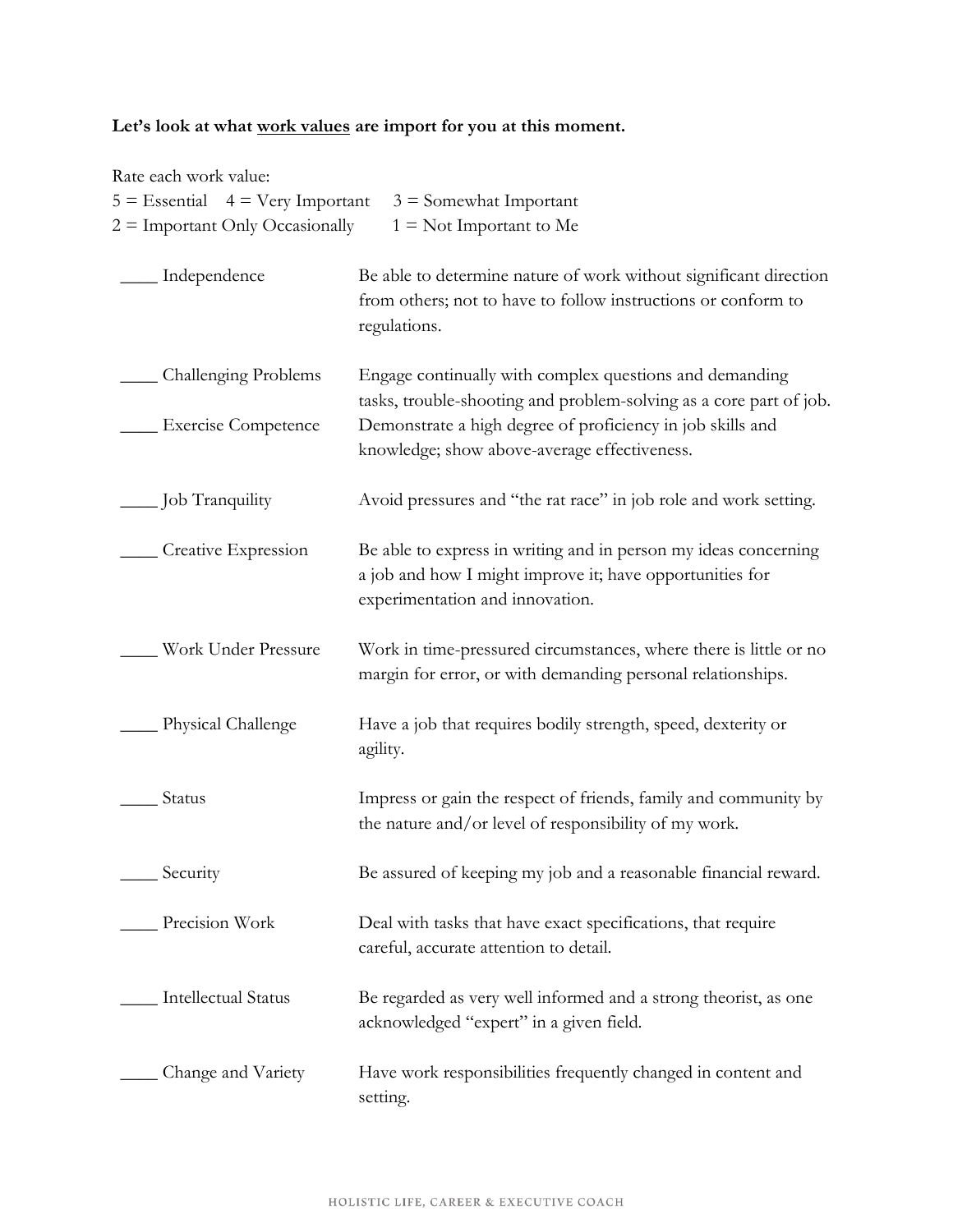| Knowledge           | Engage myself in pursuit of knowledge, truth and understanding.                                                             |
|---------------------|-----------------------------------------------------------------------------------------------------------------------------|
| Fast Pace           | Work in circumstances where there is a high pace activity and<br>work done rapidly.                                         |
| Advancement         | Be able to get ahead rapidly, gaining opportunities for growth<br>and seniority from work well-done.                        |
| Aesthetic           | Be involved in studying or appreciating the beauty of things,<br>ideas, etc.                                                |
| Excitement          | Experience a high degree of stimulation or frequent novelty and<br>drama on the job.                                        |
| Work on Frontiers   | Work in research and development, generating information, and<br>new ideas in academic, scientific or business communities. |
| Work Alone          | Do projects by myself, without any amount of contact with<br>others.                                                        |
| Friendship          | Develop close personal relationships with people as a result of<br>work activity.                                           |
| Public Contact      | Have a lot of day-to-day contact with people.                                                                               |
| Influence People    | Be in a position to change attitudes or opinions of other people.                                                           |
| Make Decisions      | Have the power to decide courses of action, policies, etc. $- a$<br>judgment job.                                           |
| Affiliation         | Be recognized as a member of a particular organization.                                                                     |
| Help Others         | Be involved in helping people directly, either individually or in<br>small groups.                                          |
| Power and Authority | Control the work activities or (partially) destinies of others.                                                             |
| Competition         | Engage in activities that pit my abilities against others.                                                                  |
| Stability           | Have a work routine and job duties that are largely predictable<br>and not likely to change over long periods of time.      |